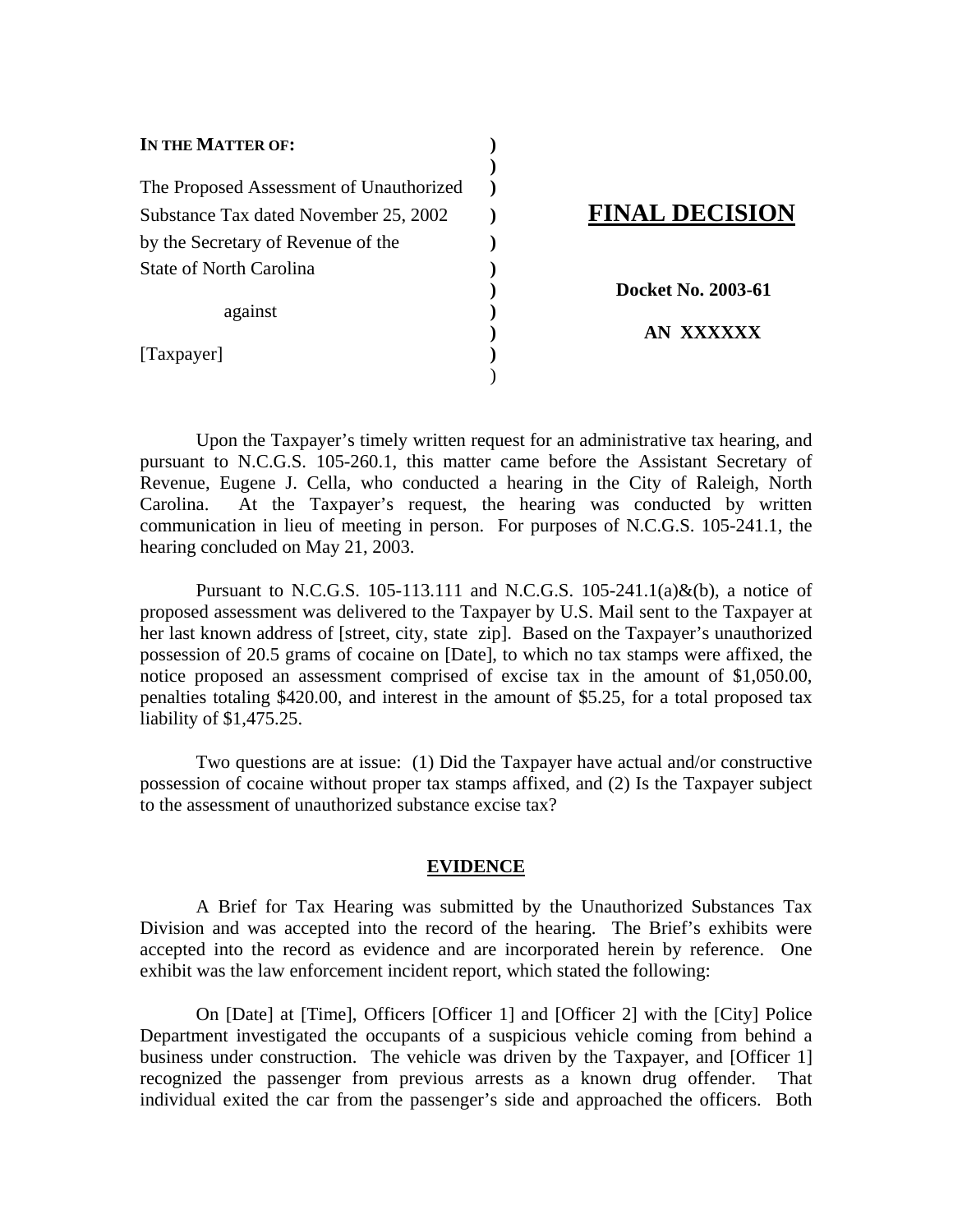officers conducted a pat down of that individual for their safety due to ammunition to a handgun being visible in a baggie in his coat pocket. The pat down escalated into a scuffle with officers as this individual attempted to flee from the scene several different times while being handcuffed. This individual had claimed to be the Taxpayer's boyfriend; however, the Taxpayer told police that she did not know him that well. He was arrested for assault on law enforcement officers and placed in a patrol car. Officers asked the Taxpayer for consent to search the vehicle since she was the owner and the person in apparent control. She was asked if anything illegal was present in the vehicle and she replied, "No, I don't think so." The search revealed 20.5 grams of cocaine packaged for sale under a plastic bag in the front passenger floorboard and a stolen handgun under that seat.

The following exhibits were attached to the Division's brief:

- US-1 Form BD-10, "Notice of Unauthorized Substance Tax Assessment," dated November 25, 2002.
- US-2 Letter from the Taxpayer's attorney, dated December 17, 2002, requesting a hearing.
- US-3 Letter to the Taxpayer's attorney, dated January 03, 2003, advising that her client's Administrative Tax Hearing would be held March 12, 2003.
- US-4 Letter from the Taxpayer's attorney, dated January 13, 2003, requesting that the hearing be conducted via written communication.
- US-5 Form BD-4, "Report of Arrest and/or Seizure Involving Nontaxpaid (Unstamped) Controlled Substances," which names the Taxpayer as the possessor of the controlled substance.
- US-6 Incident report by the [City] Police Department.
- US-7 A general vehicle detail list.
- US-8 Memorandum from E. Norris Tolson, Secretary of Revenue, dated May 16, 200l, delegating to Eugene J. Cella, Assistant Secretary of Administrative Hearings, the authority to hold any hearing required or allowed under Chapter 105 of the North Carolina General Statutes.

On April 21, 2003, a copy of the brief and its exhibits were mailed to the Taxpayer's attorney, [Attorney] of [City], North Carolina. [Attorney] was given until May 21, 2003, to respond. [Attorney], on behalf of the Taxpayer, submitted a brief in opposition of the tax assessment and introduced court dispositions from the Taxpayer and Co-Taxpayer's criminal cases. In the brief, the Taxpayer argues that she could not have constructive possession of the cocaine when another individual, the Co-Taxpayer, admitted to having actual possession thereof. She contends that any tax liability should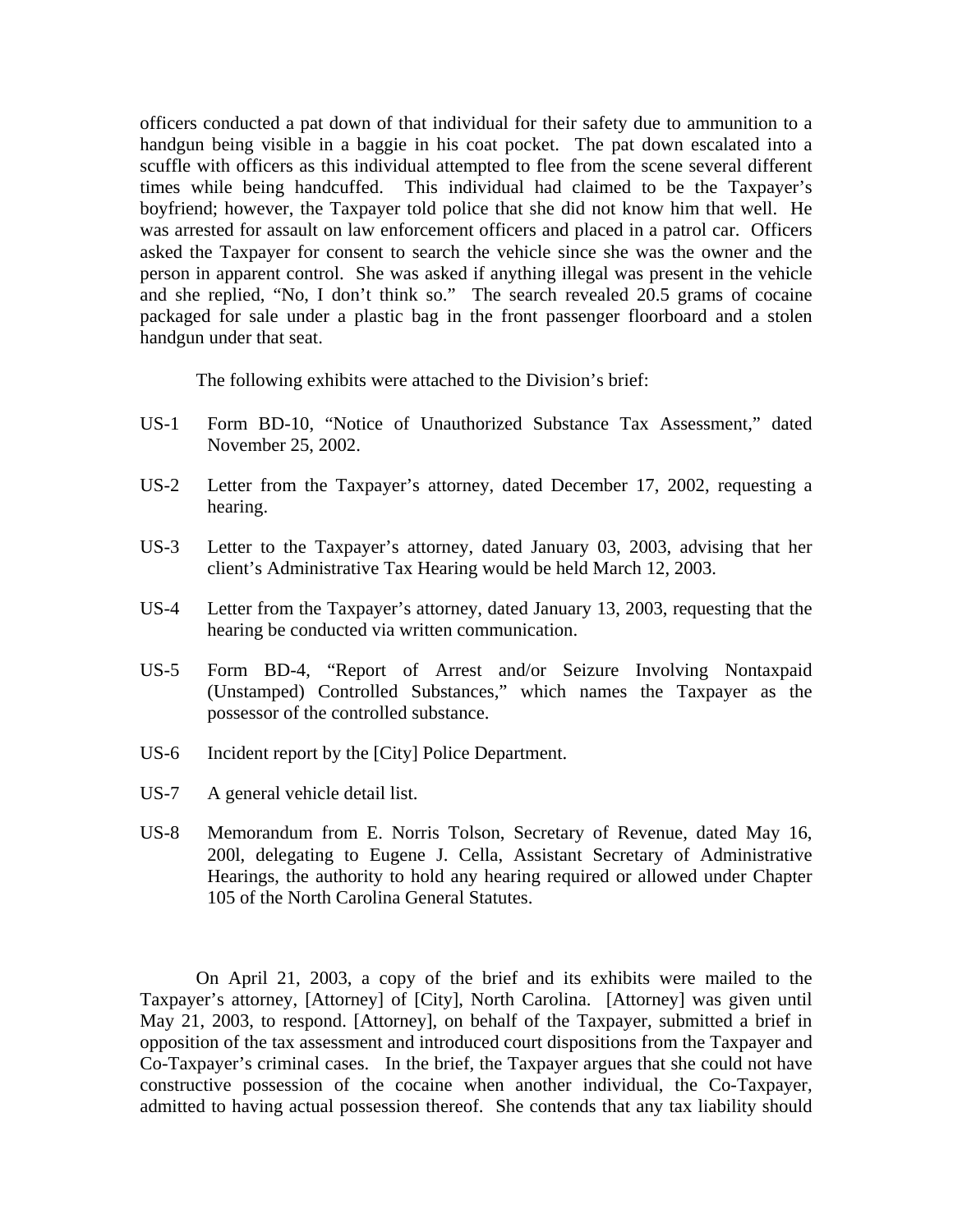fall solely upon the Co-Taxpayer. In support of her position, she posits that constructive possession only occurs when actual possession cannot be determined. The court dispositions do indicate that all but one of the criminal charges, (the paraphernalia charge), related to this incident, were dismissed against the Taxpayer and that the Co-Taxpayer did plead guilty to possession of 20.5 grams of cocaine.

### **FINDINGS OF FACT**

 Based on the foregoing evidence of record, the Assistant Secretary makes the following findings of fact:

- 1. On [Date] officers with the [City] Police Department investigated a vehicle, operated by the Taxpayer, because of the suspicious nature of its location and the early hour.
- 2. Officers recognized the passenger of the Taxpayer's vehicle as a known drug offender.
- 3. The Taxpayer gave officers consent to search the vehicle and the officers subsequently located 20.5 grams of cocaine, packaged for sale, as well as a stolen firearm.
- 4. The Taxpayer was the operator of the vehicle, of which she was the sole registered owner. The Taxpayer's control of the vehicle, however, was non-exclusive since there was another passenger in the vehicle.
- 5. There are other circumstances which establish the Taxpayer as possessor of the powder cocaine: (1) As the driver of the vehicle, the Taxpayer was in close proximity to the powder cocaine which was on the passenger side floorboard; (2) the Taxpayer and Co-Taxpayer were driving about at approximately 4:00AM in the morning and were seen by an officer emerging from a reconstruction site at which they had no business; (3) the Taxpayer pled guilty to criminal charges of possessing drug paraphernalia, said paraphernalia consisting of 25 clear plastic baggies intended to store and conceal controlled substances; and (4) the powder cocaine at issue was contained within clear plastic baggies.
- 6. On November 25, 2002, an assessment of unauthorized substance tax was made against the Taxpayer comprised of excise tax in the amount of \$1,050.00, penalties totaling \$420.00, and interest in the amount of \$5.25, for a total proposed tax liability of \$1,475.75, based upon the Taxpayer's possession of 20.5 grams of cocaine. Notice of said assessment was sent to the Taxpayer by U.S. Mail.
- 7. Upon being assessed, and in a timely manner, the Taxpayer requested in writing an administrative tax hearing. She subsequently requested that the hearing be conducted by written communication and she waived her right to appear in person.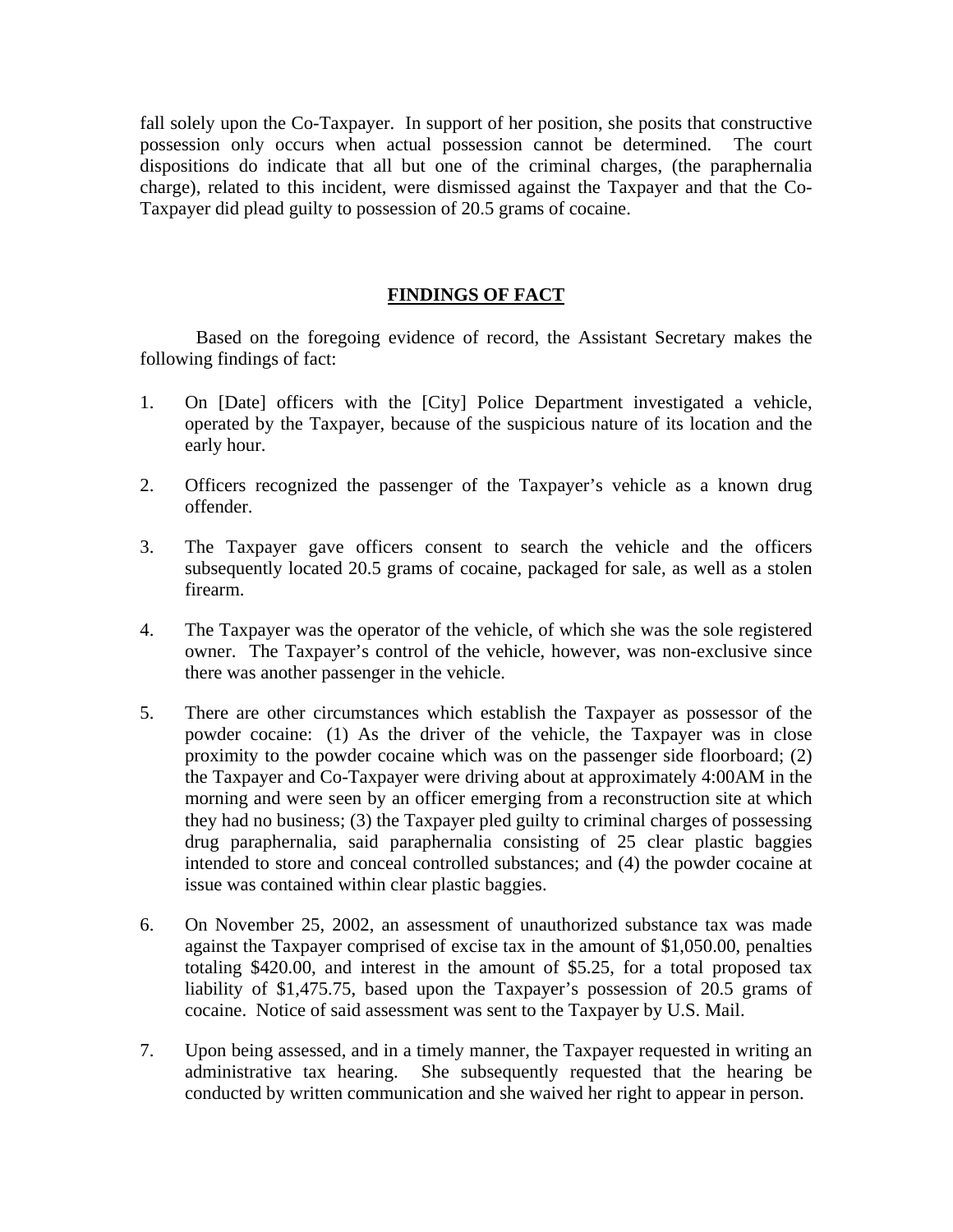8. No tax stamps were purchased for or affixed to the cocaine as required by law.

#### **CONCLUSIONS OF LAW**

 Based on the foregoing findings of fact, the Assistant Secretary makes the following conclusions of law:

- 1. A preponderance of the evidence supports the foregoing findings of fact, therefore the Taxpayer is subject to an assessment of unauthorized substances tax.
- 2. The driver of a car has the power to control the contents of the car. Where contraband is under the control of a taxpayer, this fact is sufficient to give rise to an inference of knowledge and possession. Taking both the fact that the powder cocaine was found in the Taxpayer's car in close proximity to the Taxpayer and the other circumstances into account, the Assistant Secretary concludes that the Taxpayer was in constructive possession of the powder cocaine.
- 3. That the Taxpayer's Co-Taxpayer claims to have been in actual possession of powder cocaine which was not seized from the Co-Taxpayer's person but rather was found in the Taxpayer's vehicle in close proximity to the Taxpayer does not bar the Assistant Secretary from concluding that the Taxpayer was in constructive possession of the powder cocaine under the theory that the two were acting in concert.
- 4. That the criminal charges against the Taxpayer which are related to the powder cocaine were dismissed does not bar the Assistant Secretary from concluding that the Taxpayer was in possession of the powder cocaine for civil tax purposes, especially where the dismissals of the criminal charges are not stated to be based on insufficient evidence against the Taxpayer.
- 5. Without authorization, the Taxpayer had constructive possession of 20.5 grams of cocaine on [Date] and was therefore a "dealer" as that term is defined in N.C.G.S. 105-113.106(3).
- 6. The Taxpayer is liable for excise tax in the amount of \$1,050.00, penalties totaling \$420.00, and interest until date of full payment.